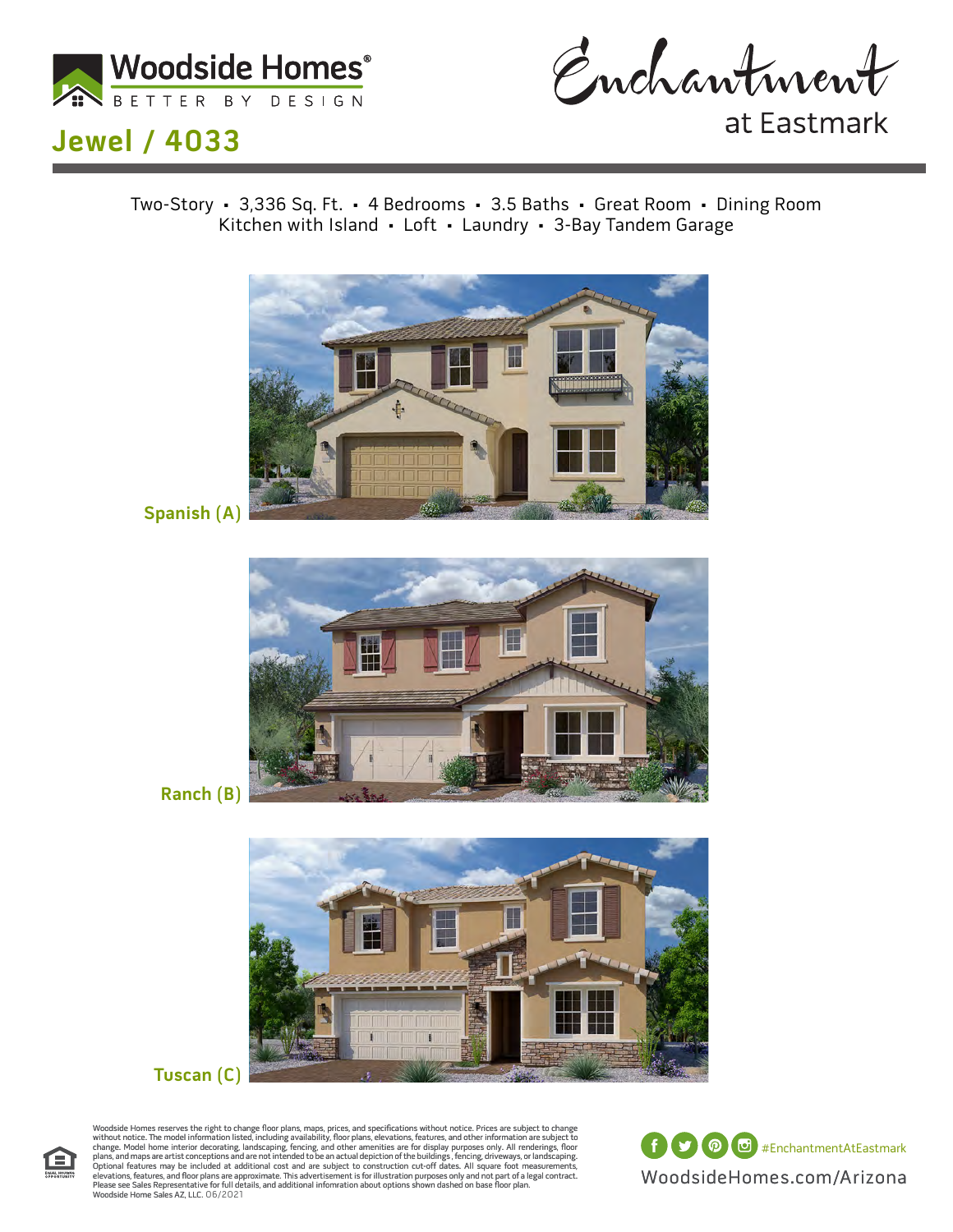

Enchantment

at Eastmark





Woodside Homes reserves the right to change floor plans, maps, prices, and specifications without notice. Prices are subject to change without notice. The model information listed, including availability, floor plans, elev

WoodsideHomes.com/Arizona f **9 0 d** #EnchantmentAtEastmark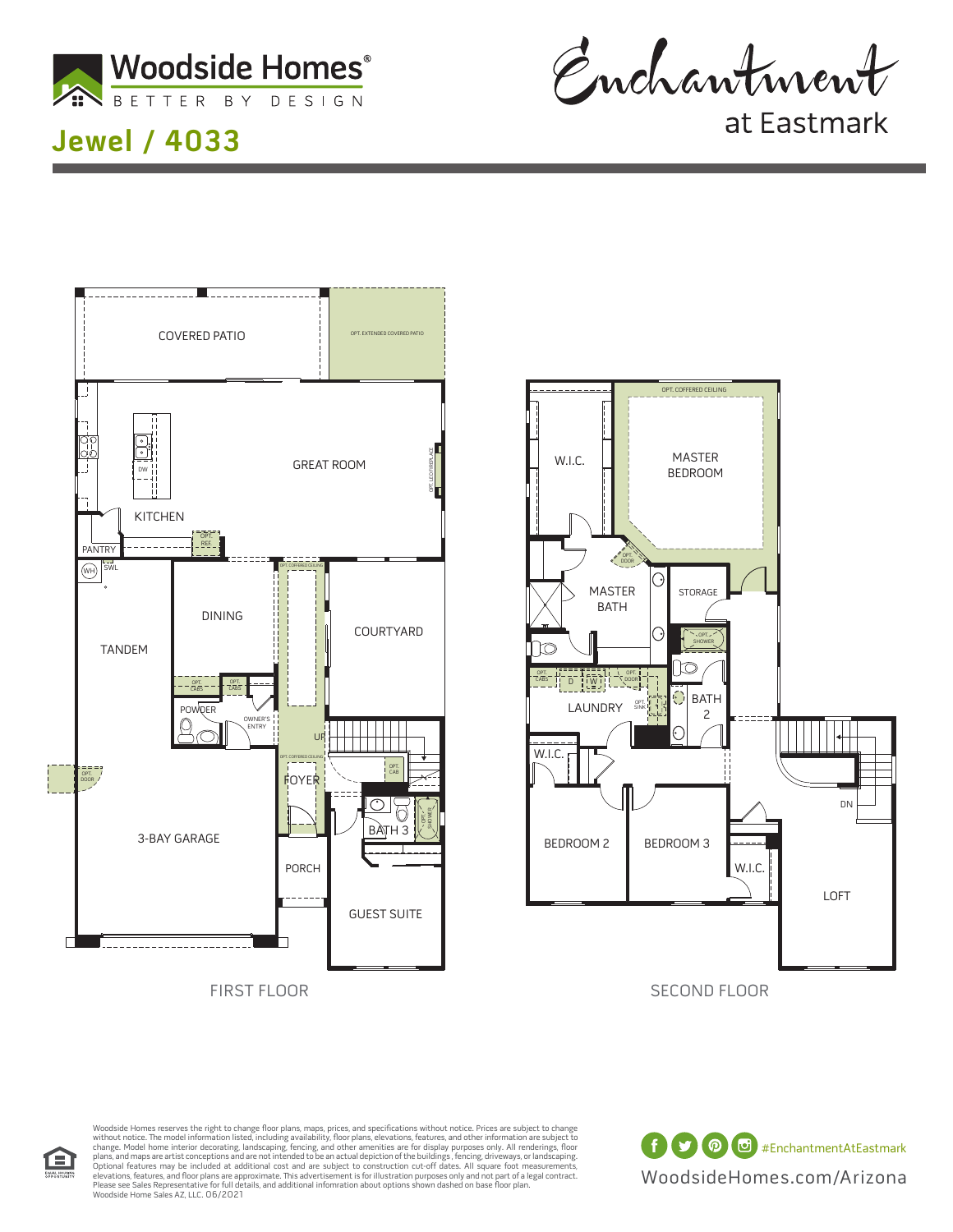

Enchantment

at Eastmark

## **OPTIONS**



Please see Sales Representative for full details, and additional infomration about options shown dashed on base floor plan.<br>Woodside Home Sales AZ, LLC. 08/2021